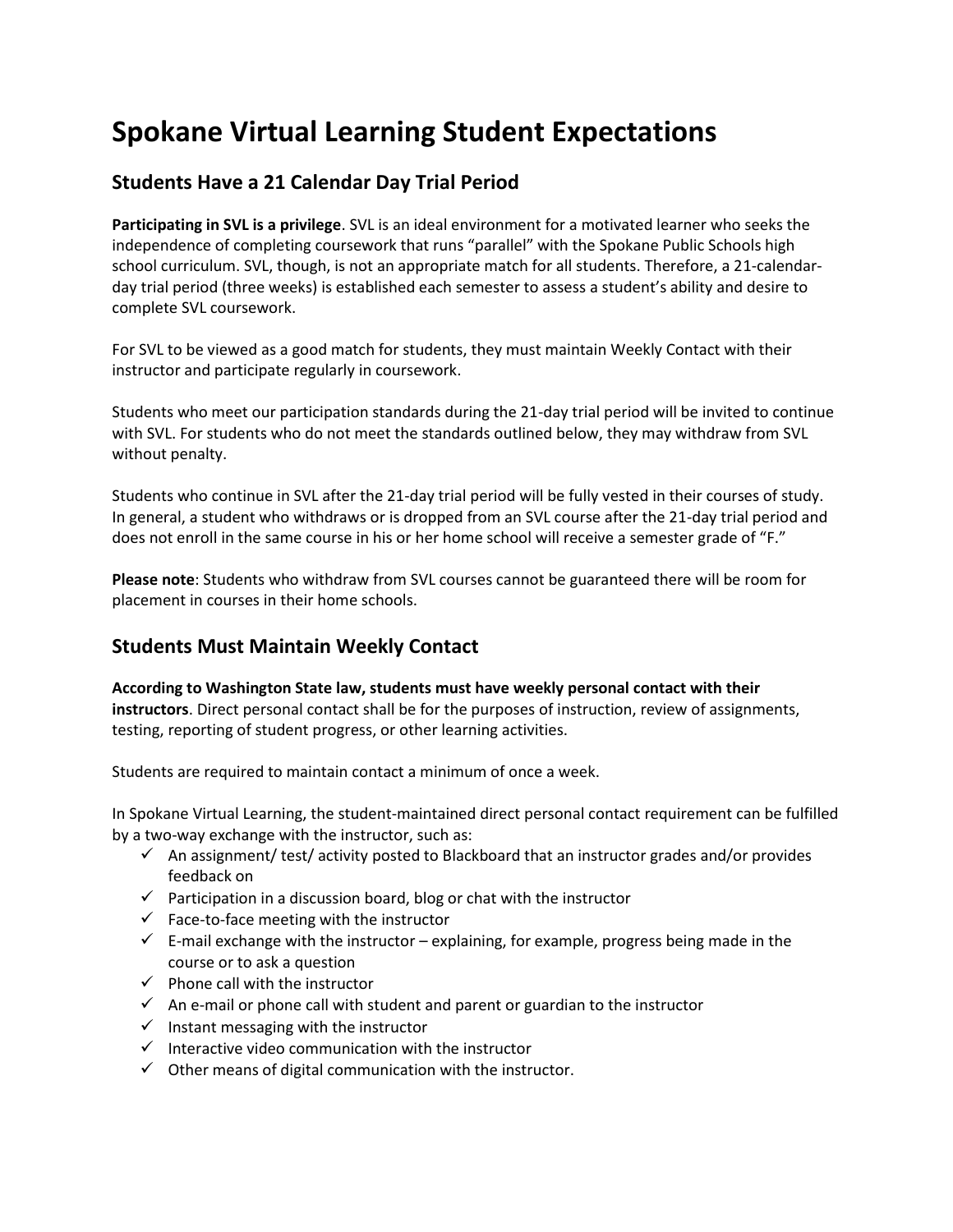Again, maintaining weekly contact with the instructor is a basic requirement of SVL and the responsibility of the student. Students who fail to do so are in noncompliance with SVL rules of participation.

#### **Students Must Maintain Regular Progress**

One of the advantages of SVL is that it allows for a flexible learning environment. Students may work on their assignments when and where they would like. At the same time, though, **Washington State Law requires students to make academic progress in their online courses.** 

Student progress will be evaluated against progress benchmarks which are clearly defined in the course for each month. In addition to the course schedule, these benchmarks may also come in the form of lesson, unit, assignment and/or assessment completion dates. These established progress benchmarks will allow teachers and students to assess the students' educational progress in meeting the course learning standards. At a minimum, students must turn in at least one assignment per week to maintain a status of "making monthly progress," but will need to complete all the instructor is asking for each week in order to complete the course on time.

Students who do not meet progress and course schedule benchmarks may, at the discretion of SVL administration, be removed from the course within the 21-day trial period or placed on a more restrictive student "intervention plan" (also called a "student success plan") for their learning after the trial period. Any student not making progress at any point in the course for more than 21 days may be removed from the course at the discretion of SVL administration.

A student who withdraws or is dropped from an SVL course after the 21-day trial period and does not enroll in the same course in his or her home school will receive a semester grade of "F."

**SVL would like to welcome all students who will to make regular academic progress in our virtual classes.**

#### **Students Must Maintain Academic Integrity**

Our vision for learning at Spokane Virtual Learning is that we demand the highest standard of achievement and excellence from our students. Optimal learning and rigor are the result of students developing and communicating their own thinking and findings in a disciplined community. The SVL community supports development of well-rounded students who personify trustworthiness, respect, responsibility, and good character.

Cheating as defined by Spokane Public Schools Policy 3200 is, but is not limited to, knowingly submitting the work of others represented as his/her own (i.e., copying from others, using information or technology not authorized by the teacher, asking someone for improper help on an assignment/exam, and/or gaining or providing unauthorized access to exam materials). Cheating also includes the aiding and abetting of cheating by others.

Plagiarism as defined by Spokane Public Schools Policy 3200 is, but is not limited to, the unauthorized use of the language and thoughts of another author and the representation of them as one's own. It is